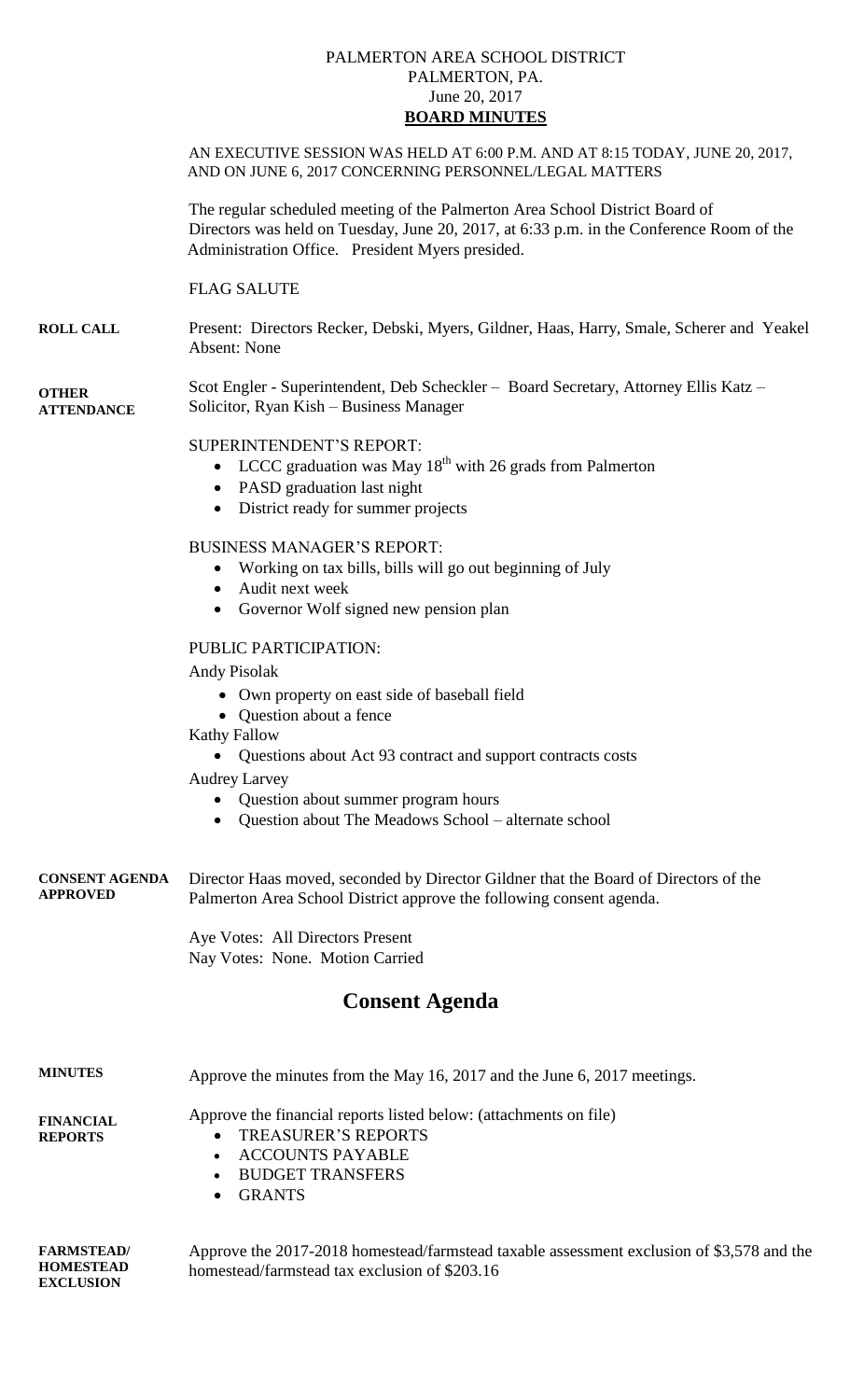## June 20, 2017

| <b>INSTALLMENT</b><br><b>TAX</b><br><b>RESOLUTION</b>    | Be it resolved, that the Board of Directors approve resolution #06.20.17 Per the Real Estate<br>Tax Universal Installment Payment Plan Resolution, to use the following installment dates<br>for the collection of the 2017 Real Estate Taxes. (attachment on file) |                                                                                                                                                                                   |  |
|----------------------------------------------------------|---------------------------------------------------------------------------------------------------------------------------------------------------------------------------------------------------------------------------------------------------------------------|-----------------------------------------------------------------------------------------------------------------------------------------------------------------------------------|--|
| <b>TAX</b><br><b>DUPLICATES</b>                          | It is recommended that the Board of Directors grant permission to release the 2017 Tax<br>Duplicates to the respective tax collectors for the fiscal year beginning July 1, 2017.                                                                                   |                                                                                                                                                                                   |  |
| <b>WORKERS</b><br><b>COMPENSATION</b>                    | Approve the 2017-18 workers compensation coverage through CM Regent at an estimated<br>cost of \$128,927.                                                                                                                                                           |                                                                                                                                                                                   |  |
| <b>ATHLETIC</b><br><b>INSURANCE</b>                      | Approve the athletic insurance coverage through Axis Insurance Company for the period of<br>August 7, 2017 to August 6, 2018 at a cost of \$34,706 with primary excess coverage over<br>\$100.                                                                      |                                                                                                                                                                                   |  |
| <b>STUDENT</b><br><b>ACCIDENT</b><br><b>INSURANCE</b>    | Approve voluntary student accident coverage through Axis Insurance Company for the<br>period of August 7, 2017 to August 6, 2018 for a 24-hour wrap around rate of \$75.00,<br>benefits excluding all sports.                                                       |                                                                                                                                                                                   |  |
| <b>CONTRACTS</b>                                         | Approve the Music Theatre International Production Contract for the performance of<br>Disney's Mulan Jr. scheduled for September 2017.                                                                                                                              |                                                                                                                                                                                   |  |
|                                                          |                                                                                                                                                                                                                                                                     | Approve the contract with Shop Specialties Inc for shop machinery maintenance for the<br>2017-18 school year at a cost of \$1,450.00 plus any parts required throughout the year. |  |
| <b>INSURANCE</b>                                         | Approve a 0.3% increase per member in Stop Loss Coverage for the 2017-18 fiscal year<br>through Great Midwest Insurance Company. The per employee per month charge will be<br>\$133.07 with a maximum per employee deductible set at \$125,000.                     |                                                                                                                                                                                   |  |
| 2017-2018<br><b>BREAKFAST AND</b><br><b>LUNCH PRICES</b> | Healthy, Hunger-Free Kids Act of 2010.                                                                                                                                                                                                                              | Approve the breakfast and lunch prices for 2017-2018 as mandated by Section 205 of the                                                                                            |  |
|                                                          | <b>Elementary Breakfast</b><br>٠                                                                                                                                                                                                                                    | \$1.15                                                                                                                                                                            |  |
|                                                          | <b>Secondary Breakfast</b><br>٠                                                                                                                                                                                                                                     | \$1.25                                                                                                                                                                            |  |
|                                                          | <b>Adult Breakfast</b><br>٠                                                                                                                                                                                                                                         | \$2.10                                                                                                                                                                            |  |
|                                                          | <b>Elementary Lunch</b><br>٠                                                                                                                                                                                                                                        | \$2.45                                                                                                                                                                            |  |
|                                                          | Secondary Lunch<br>$\bullet$                                                                                                                                                                                                                                        | \$2.55                                                                                                                                                                            |  |
|                                                          | <b>Adult Lunch</b><br>$\bullet$<br>Milk<br>$\bullet$                                                                                                                                                                                                                | \$3.50<br>\$.55                                                                                                                                                                   |  |
|                                                          |                                                                                                                                                                                                                                                                     |                                                                                                                                                                                   |  |
| <b>COPY PAPER</b><br><b>QUOTE</b>                        | Approve WB Mason copy paper quote for the 2017-18 school year @ \$19.83/carton.                                                                                                                                                                                     |                                                                                                                                                                                   |  |
| <b>MOVIE LICENSE</b>                                     | Approve Movie Licensing USA - Single Event Public Performance Site License retroactive<br>to the showing of the movie "Sing" at Towamensing Elementary on June 19, 2017.                                                                                            |                                                                                                                                                                                   |  |
| <b>ACCTS PAYABLE</b><br><b>PAYMENT</b><br><b>RELEASE</b> | Authorize the Superintendent & Business Manager to make and release payments for the<br>remaining June and July accounts payable.                                                                                                                                   |                                                                                                                                                                                   |  |
| <b>BUDGET</b><br><b>TRANSFERS</b>                        | Approve all budget transfers for fiscal year ending June 30, 2017 in order to comply with<br>audit requirements. The Board will be provided with an itemized listing of all required<br>budget transfers upon completion of the 2016-2017 audit.                    |                                                                                                                                                                                   |  |
| <b>CURRICULUM</b><br><b>COORDINATORS</b>                 | Recommendation to approve the following as curriculum coordinators at Parkside/S.S.<br>Palmer for the 2017-2018 school year:                                                                                                                                        |                                                                                                                                                                                   |  |
|                                                          | Holly Hausman Sell<br>$\bullet$<br>Roberta Yeager<br>٠<br>Meghan Barclay<br>٠<br>Deanna Iles<br>$\bullet$<br>Monique Hofford<br>٠                                                                                                                                   | Grades K-1<br>Grades 2-3<br>Grade 4<br>Grade 5<br>Grade 6                                                                                                                         |  |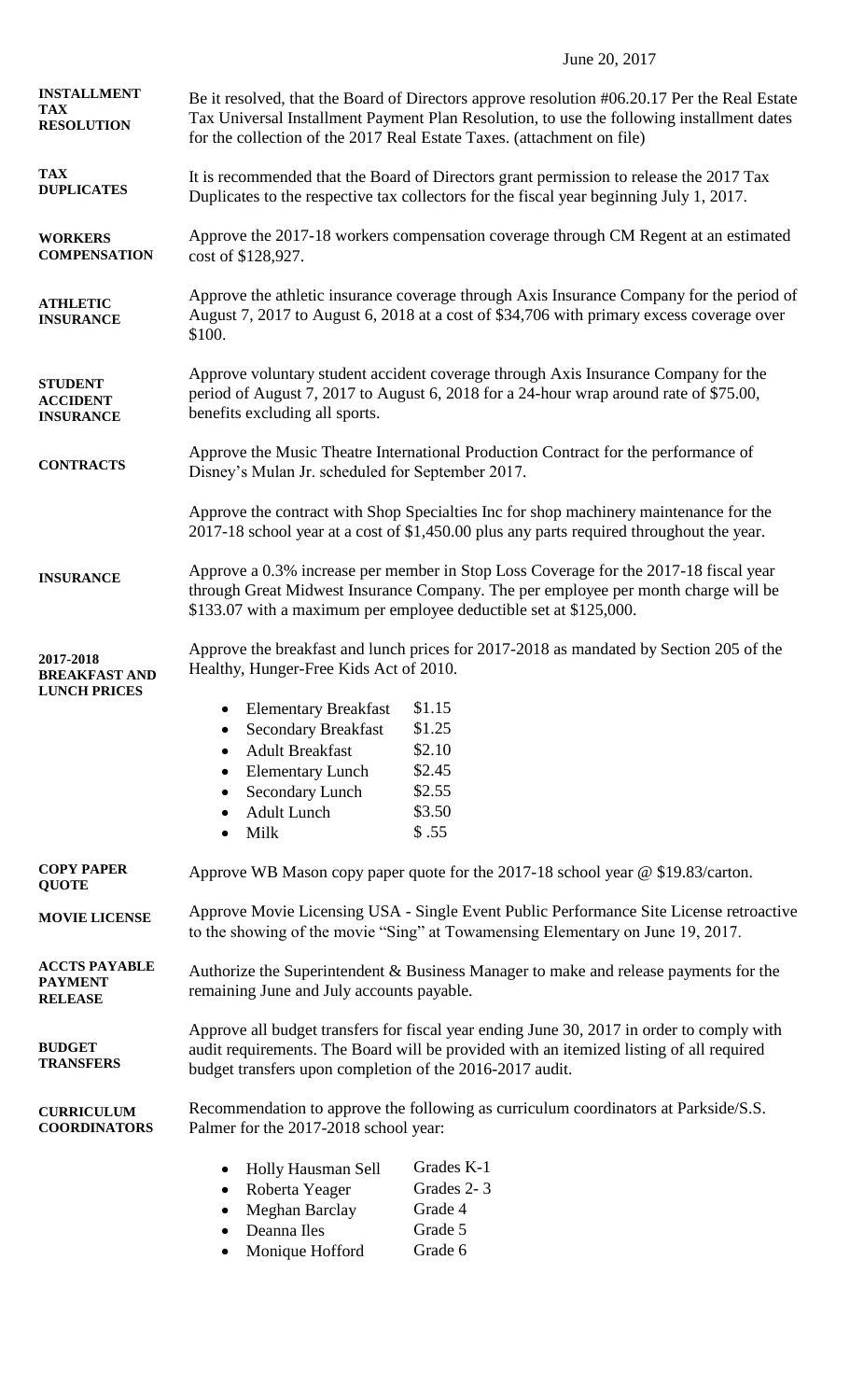## June 20, 2017

Recommendation to approve the following as curriculum coordinators at Towamensing Elementary for the 2017-2018 school year:

| $\bullet$ | Joyce Paulinho    | Grades K-1 |
|-----------|-------------------|------------|
| $\bullet$ | <b>Susan Deem</b> | Grade 4    |
| $\bullet$ | Kathryn McKeon    | Grade 5    |
| $\bullet$ | Jaclyn Ivancich   | Grade 6    |

Recommendation to approve the following as curriculum coordinators at the Jr. High School for the 2017-2018 school year:

- Patricia Boyd Co-Chair, English/Language Arts
- Kevin Kolodziejski Co-Chair, English/Language Arts
- Kim Seiler Social Studies
- Brad Landis Co-Chair, Math/Science
- Ralph Andrews Co-Chair, Math/Science

Recommendation to approve the following as curriculum coordinators at the Sr. High School for the 2017-2018 school year:

|                                  | <b>Bonnie Tavella</b><br>$\bullet$<br>Anna Corby<br>$\bullet$<br>Michael Gombert<br>Paul McArdle<br>Pamela Wuest<br>$\bullet$                       | Co-Chair, English<br>Co-Chair, English<br>Co-Chair, Social Studies<br>Co-Chair, Social Studies<br>Math |  |
|----------------------------------|-----------------------------------------------------------------------------------------------------------------------------------------------------|--------------------------------------------------------------------------------------------------------|--|
|                                  | Jeanne Knepper<br>$\bullet$<br><b>Thomas Smelas</b>                                                                                                 | Science<br><b>Business</b>                                                                             |  |
|                                  | Jose Elvir                                                                                                                                          | <b>World Language</b>                                                                                  |  |
|                                  | <b>Carol Andrews</b>                                                                                                                                | Health/Physical Education                                                                              |  |
|                                  | Miranda Allen                                                                                                                                       | Co-Chair, Secondary Specialist                                                                         |  |
|                                  | Whitney Kern<br>$\bullet$                                                                                                                           | Co-Chair, Secondary Specialist                                                                         |  |
| <b>TUITION</b><br>REIMBURSEMENTS | Approve the attached tuition reimbursement.                                                                                                         |                                                                                                        |  |
| <b>COACHES</b>                   | Change Dr. Mike Martinez to a Volunteer Cross Country Coach (he was approved as a Cross<br>Country Assistant Coach in May).                         |                                                                                                        |  |
| <b>UNPAID LEAVE</b>              | Approve an unpaid leave for Margaret Versuk from May 31st until the end of the 2016-17<br>school year.                                              |                                                                                                        |  |
| <b>ESY TEACHER</b>               | Approve Don McGorry as a Summer ESY (Extended School Year) teacher at the rate of<br>\$30.00/hour.                                                  |                                                                                                        |  |
| <b>TENURE</b>                    | Approve tenure for the following teachers who have attained 3 years of Satisfactory<br>performance ratings with the Palmerton Area School District: |                                                                                                        |  |
|                                  | Christine DeLong<br>$\bullet$                                                                                                                       | Palmerton Junior High School                                                                           |  |
|                                  | Jaclyn Kessel                                                                                                                                       | Palmerton Junior High School                                                                           |  |
|                                  | Erin Brown<br>$\bullet$                                                                                                                             | S.S. Palmer Elementary                                                                                 |  |
|                                  | Amber Kistler                                                                                                                                       | S.S. Palmer Elementary                                                                                 |  |
|                                  | • Kristina Manning                                                                                                                                  | S.S. Palmer/Parkside Elementary                                                                        |  |
|                                  | Michelle Davis                                                                                                                                      | Parkside Elementary                                                                                    |  |
|                                  | Krystle Meglio                                                                                                                                      | <b>Towamensing Elementary</b>                                                                          |  |
| <b>SUBSTITUTES</b>               | Approve the following Substitute Teachers, effective June 21, 2017:                                                                                 |                                                                                                        |  |
|                                  | <b>Rachel Harry</b>                                                                                                                                 | $K-4$                                                                                                  |  |
|                                  | <b>Fallon Singleton</b>                                                                                                                             | $K-4$                                                                                                  |  |
|                                  | Megan Wentz                                                                                                                                         | Elementary                                                                                             |  |
| <b>BOARD</b><br><b>SECRETARY</b> | rate of \$1,500.00 per year.                                                                                                                        | Approve Deb Scheckler as Board Secretary, effective July 1, 2017 to June 30, 2021, at the              |  |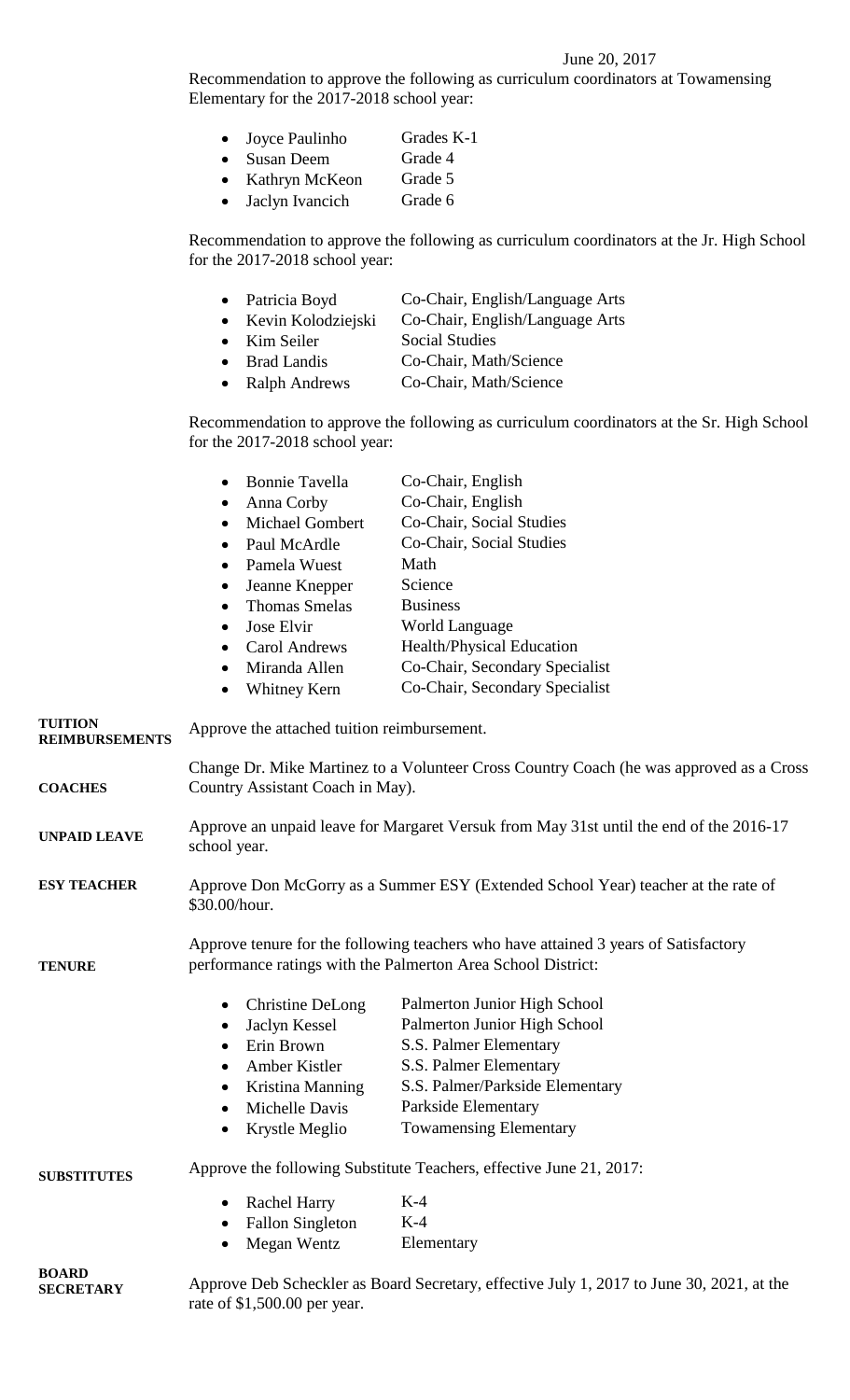June 20, 2017

| <b>ASST BOARD</b><br><b>SECRETARY</b>         | Approve Kim Ottinger as Assistant Board Secretary, effective July 1, 2017 to June 30, 2021.                                                                                                                                                                                                                                                                                                                                                                                                                                                                                                 |                                                                                                                                                                                                                                                                                                                                                                                                                                                                                                                                                                                                                                                                                                                                                                                                                                                                                                                                                                                                                                      |                                                                                                                                                                                                                                                                                                                                                                                                                                                                                                                                                                                                                                                                                                                                                             |
|-----------------------------------------------|---------------------------------------------------------------------------------------------------------------------------------------------------------------------------------------------------------------------------------------------------------------------------------------------------------------------------------------------------------------------------------------------------------------------------------------------------------------------------------------------------------------------------------------------------------------------------------------------|--------------------------------------------------------------------------------------------------------------------------------------------------------------------------------------------------------------------------------------------------------------------------------------------------------------------------------------------------------------------------------------------------------------------------------------------------------------------------------------------------------------------------------------------------------------------------------------------------------------------------------------------------------------------------------------------------------------------------------------------------------------------------------------------------------------------------------------------------------------------------------------------------------------------------------------------------------------------------------------------------------------------------------------|-------------------------------------------------------------------------------------------------------------------------------------------------------------------------------------------------------------------------------------------------------------------------------------------------------------------------------------------------------------------------------------------------------------------------------------------------------------------------------------------------------------------------------------------------------------------------------------------------------------------------------------------------------------------------------------------------------------------------------------------------------------|
| <b>TREASURER</b>                              | Approve Joshua Smale as Treasurer of the Palmerton Area School Board, effective July 1,<br>2017 to June 30, 2018 at the rate of \$400.00.                                                                                                                                                                                                                                                                                                                                                                                                                                                   |                                                                                                                                                                                                                                                                                                                                                                                                                                                                                                                                                                                                                                                                                                                                                                                                                                                                                                                                                                                                                                      |                                                                                                                                                                                                                                                                                                                                                                                                                                                                                                                                                                                                                                                                                                                                                             |
| <b>RESIGNATION</b>                            | Accept the resignation of Kim Seiler as Jr. High Field Hockey Coach, effective immediately.                                                                                                                                                                                                                                                                                                                                                                                                                                                                                                 |                                                                                                                                                                                                                                                                                                                                                                                                                                                                                                                                                                                                                                                                                                                                                                                                                                                                                                                                                                                                                                      |                                                                                                                                                                                                                                                                                                                                                                                                                                                                                                                                                                                                                                                                                                                                                             |
| <b>CHANGE OF</b><br><b>STATUS</b>             | Approve change of status for Rebecca Sabo, from .8 Art Teacher and .2 ESL Teacher to FT<br>Art Teacher, effective the 2017-2018 school year.                                                                                                                                                                                                                                                                                                                                                                                                                                                |                                                                                                                                                                                                                                                                                                                                                                                                                                                                                                                                                                                                                                                                                                                                                                                                                                                                                                                                                                                                                                      |                                                                                                                                                                                                                                                                                                                                                                                                                                                                                                                                                                                                                                                                                                                                                             |
| <b>RESIGNATION</b>                            |                                                                                                                                                                                                                                                                                                                                                                                                                                                                                                                                                                                             |                                                                                                                                                                                                                                                                                                                                                                                                                                                                                                                                                                                                                                                                                                                                                                                                                                                                                                                                                                                                                                      | Accept the resignation of Lori Hawk as Special Education Secretary, effective June 16, 2017                                                                                                                                                                                                                                                                                                                                                                                                                                                                                                                                                                                                                                                                 |
| <b>COACHES</b>                                | Approve the following coaches for the 2017-2018 school year:                                                                                                                                                                                                                                                                                                                                                                                                                                                                                                                                |                                                                                                                                                                                                                                                                                                                                                                                                                                                                                                                                                                                                                                                                                                                                                                                                                                                                                                                                                                                                                                      |                                                                                                                                                                                                                                                                                                                                                                                                                                                                                                                                                                                                                                                                                                                                                             |
|                                               | Mike Pascoe<br>Brian Morgan<br><b>Britni Michaels</b><br>Erick Kresge<br>Jake Christman<br>Zack Christman<br>Michael Englert<br>Dave Lavin<br><b>Dillion Massington</b><br>Sam Oberlander<br>Tom Pasquariello<br>Marsha Thomas<br>Pat Frank<br>Brian Stevko<br>Landon Small<br>Jeremy Coleman<br>Tony Thomas<br>Art George III<br><b>Bob Hock</b><br>Mike Gombert<br>Fran Gough<br>Winnie Cseh<br>Jim Hay<br><b>Bill Stoudt</b><br>Tyrone Lewis<br>Lorna Lewis<br><b>Russell Derrick</b><br>Michael Martinez<br>Jessica Heffelfinger<br><b>Austin Cseh</b><br>Jen Danzeisen<br>Rich Roselli | <b>Assistant Football Coach</b><br>Volunteer Girls Basketball Coach<br>Volunteer Girls Basketball Coach<br><b>Assistant Wrestling Coach</b><br>1/2 Assistant Wrestling Coach<br>1/2 Assistant Wrestling Coach<br><b>Volunteer Wrestling Coach</b><br><b>Volunteer Wrestling Coach</b><br><b>Volunteer Wrestling Coach</b><br>Volunteer Wrestling Coach<br><b>Volunteer Wrestling Coach</b><br>Head Volleyball Coach<br>Jr. High Field Hockey Coach<br>Volunteer Boys Basketball Coach<br>Volunteer Boys Basketball Coach<br>Volunteer Boys Basketball Coach<br>Volunteer Boys Basketball Coach<br>Volunteer Boys Basketball Coach<br><b>Head Softball Coach</b><br><b>Head Track Coach</b><br>Asst. Track Coach<br>Asst. Track Coach<br><b>Asst. Track Coach</b><br>Asst. Track Coach<br><b>MS Track Coach</b><br><b>Volunteer Track Coach</b><br><b>Volunteer Track Coach</b><br><b>Volunteer Track Coach</b><br><b>Volunteer Track Coach</b><br><b>Volunteer Track Coach</b><br><b>Head Tennis Coach</b><br>Volunteer Tennis Coach | Stipend pending contract approval<br>Volunteer<br>Volunteer<br>Stipend pending contract approval.<br>Stipend pending contract approval<br>Stipend pending contract approval<br>Volunteer<br>Volunteer<br>Volunteer<br>Volunteer<br>Volunteer<br>Stipend \$3,965<br>Stipend pending contract approval<br>Volunteer<br>Volunteer<br>Volunteer<br>Volunteer<br>Volunteer<br>Stipend pending contract approval<br>Stipend pending contract approval<br>Stipend pending contract approval<br>Stipend pending contract approval<br>Stipend pending contract approval<br>Stipend pending contract approval<br>Stipend pending contract approval<br>Volunteer<br>Volunteer<br>Volunteer<br>Volunteer<br>Volunteer<br>Stipend pending contract approval<br>Volunteer |
| <b>JR HIGH MATH</b><br><b>TEACHER</b>         | Approve Melissa Hoffman as a Junior High Math Teacher, effective July 1, 2017 at<br>Bachelors, Step 1, \$43,982.                                                                                                                                                                                                                                                                                                                                                                                                                                                                            |                                                                                                                                                                                                                                                                                                                                                                                                                                                                                                                                                                                                                                                                                                                                                                                                                                                                                                                                                                                                                                      |                                                                                                                                                                                                                                                                                                                                                                                                                                                                                                                                                                                                                                                                                                                                                             |
| <b>JR HIGH SPED</b><br><b>TEACHER</b>         | Approve Jennifer Denaro as a Junior High Special Education Teacher, effective July 1, 2017<br>at Masters, Step 1, \$46,157.                                                                                                                                                                                                                                                                                                                                                                                                                                                                 |                                                                                                                                                                                                                                                                                                                                                                                                                                                                                                                                                                                                                                                                                                                                                                                                                                                                                                                                                                                                                                      |                                                                                                                                                                                                                                                                                                                                                                                                                                                                                                                                                                                                                                                                                                                                                             |
| <b>HEALTH &amp; PHYS</b><br><b>ED TEACHER</b> | Approve Bronwyn Cseh as an Elementary Health & Physical Education Teacher, effective<br>July 1, 2017 at Bachelors, Step 1, \$43,982.                                                                                                                                                                                                                                                                                                                                                                                                                                                        |                                                                                                                                                                                                                                                                                                                                                                                                                                                                                                                                                                                                                                                                                                                                                                                                                                                                                                                                                                                                                                      |                                                                                                                                                                                                                                                                                                                                                                                                                                                                                                                                                                                                                                                                                                                                                             |
| <b>RESIGNATION</b>                            | Accept the resignation of Casey Rinfret from her position as Instructional Assistant, effective<br>June 21, 2017.                                                                                                                                                                                                                                                                                                                                                                                                                                                                           |                                                                                                                                                                                                                                                                                                                                                                                                                                                                                                                                                                                                                                                                                                                                                                                                                                                                                                                                                                                                                                      |                                                                                                                                                                                                                                                                                                                                                                                                                                                                                                                                                                                                                                                                                                                                                             |
| <b>INSTRUCTIONAL</b><br><b>ASSISTANTS</b>     |                                                                                                                                                                                                                                                                                                                                                                                                                                                                                                                                                                                             | contract approval, effective August 23, 2017.                                                                                                                                                                                                                                                                                                                                                                                                                                                                                                                                                                                                                                                                                                                                                                                                                                                                                                                                                                                        | Approve Elizabeth Campbell as an Instructional Assistant at an hourly rate of \$14.47 pending                                                                                                                                                                                                                                                                                                                                                                                                                                                                                                                                                                                                                                                               |
|                                               | Approve Brenda Roberts as an Instructional Assistant at an hourly rate of \$14.47 pending<br>contract approval, effective August 23, 2017.                                                                                                                                                                                                                                                                                                                                                                                                                                                  |                                                                                                                                                                                                                                                                                                                                                                                                                                                                                                                                                                                                                                                                                                                                                                                                                                                                                                                                                                                                                                      |                                                                                                                                                                                                                                                                                                                                                                                                                                                                                                                                                                                                                                                                                                                                                             |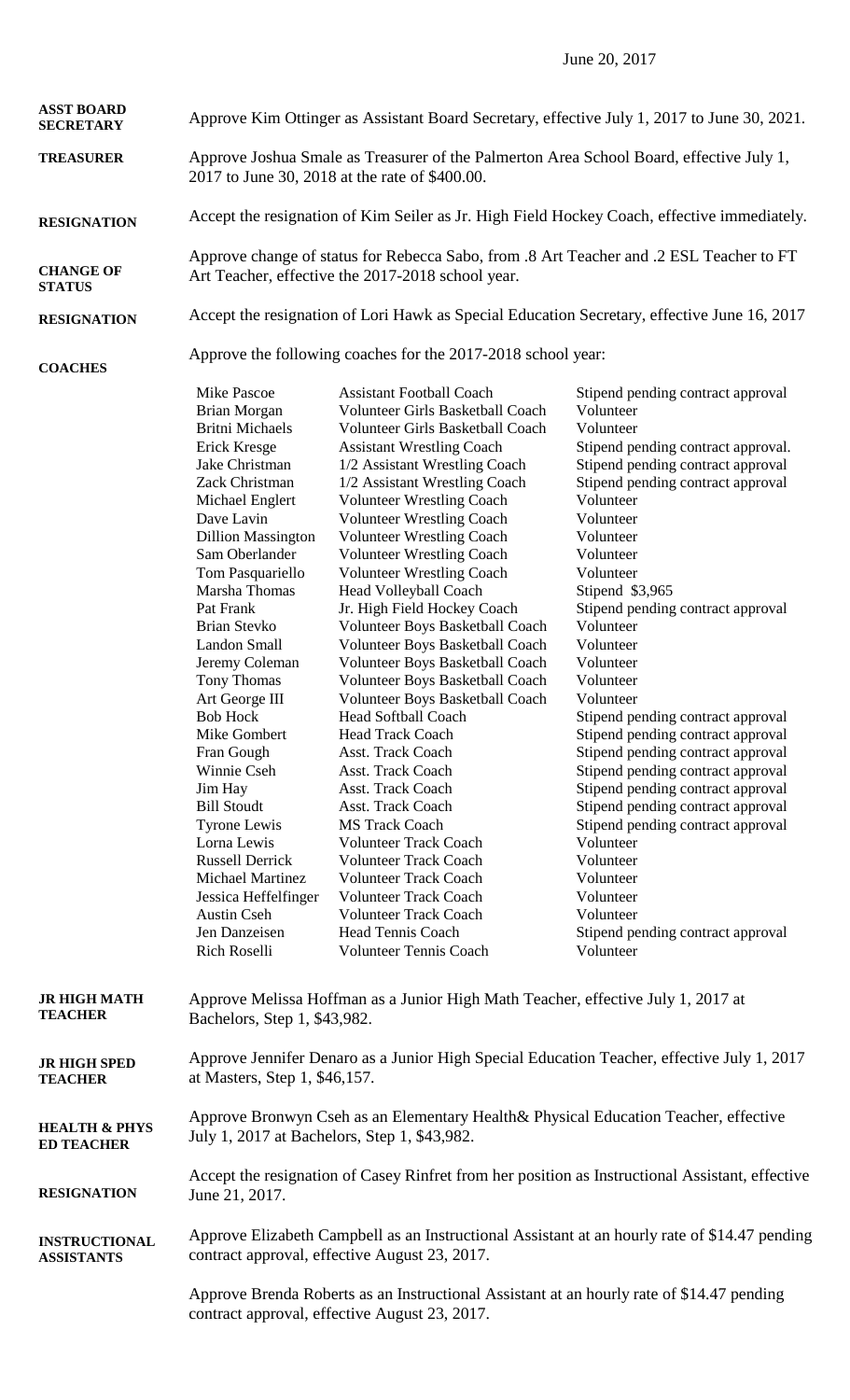|                                                                | Approve Brandi Hoffman as an Instructional Assistant at an hourly rate of \$14.47 pending<br>contract approval, effective August 23, 2017.                                                                                                                                                              |                                                                                                                                                                                                                                                                          |                                                                                                                                                                                                                                                                                                                                                                                                                                                   |
|----------------------------------------------------------------|---------------------------------------------------------------------------------------------------------------------------------------------------------------------------------------------------------------------------------------------------------------------------------------------------------|--------------------------------------------------------------------------------------------------------------------------------------------------------------------------------------------------------------------------------------------------------------------------|---------------------------------------------------------------------------------------------------------------------------------------------------------------------------------------------------------------------------------------------------------------------------------------------------------------------------------------------------------------------------------------------------------------------------------------------------|
|                                                                | Approve Jennifer Potoczak an Instructional Assistant at an hourly rate of \$14.47 pending<br>contract approval, effective August 23, 2017.                                                                                                                                                              |                                                                                                                                                                                                                                                                          |                                                                                                                                                                                                                                                                                                                                                                                                                                                   |
| <b>ADVISORS</b>                                                | Approve the following advisors for the 2017-2018 school year:                                                                                                                                                                                                                                           |                                                                                                                                                                                                                                                                          |                                                                                                                                                                                                                                                                                                                                                                                                                                                   |
|                                                                | $\bullet$<br><b>Lynn Sutton</b><br>$\bullet$<br>$\bullet$<br>$\bullet$<br>$\bullet$<br>$\bullet$<br>$\bullet$<br>Chris Kery<br>$\bullet$<br>$\bullet$<br>Jodi Kocher<br>$\bullet$                                                                                                                       | Carole Burkhardt<br>Roberta Yeager<br>Kaitlyn Bartholomew<br>Pamela Andrews<br>Brianna Carroll<br>Kevin Kolodzieski<br>Natalie Maderia<br>Patti Jo Boyd<br>Patti Jo Boyd<br>Suzanne Lynn<br>Krystle Meglio<br>Natalie Madeira<br>Kristin Heller<br><b>Stacey Olewine</b> | Elementary Chorus - Palmer/Parkside<br>Environmental Club - Palmer/Parkside<br><b>Sixth Sense</b><br><b>Sixth Sense</b><br>Yearbook – Palmer/Parkside<br><b>NJHS</b><br>Jr High Yearbook<br>Jr High Chorus<br>Souled out<br><b>ACE</b><br>Jr High Student Council<br>Jr High Student Council<br><b>Yearbook Advisor</b><br><b>Chorus Advisor</b><br><b>Environmental Club Advisor</b><br>Co-Student Council Advisor<br>Co-Student Council Advisor |
| <b>SENIOR CLASS</b><br><b>REQUIREMENTS</b><br><b>COMPLETED</b> | Accept the status that the members of the senior class of 2017 have completed the graduation<br>requirements set forth by the Pennsylvania Department of Education and the Board of<br>Education of the Palmerton Area School District. (attachment on file)                                            |                                                                                                                                                                                                                                                                          |                                                                                                                                                                                                                                                                                                                                                                                                                                                   |
| <b>FACILITIES</b><br><b>CONTRACTS</b>                          | Approve the facilities contracts for the 2017-2018 school year. (attachment on file)                                                                                                                                                                                                                    |                                                                                                                                                                                                                                                                          |                                                                                                                                                                                                                                                                                                                                                                                                                                                   |
| <b>POLICIES</b>                                                | Approve 1st reading revisions to the following Policies:                                                                                                                                                                                                                                                |                                                                                                                                                                                                                                                                          |                                                                                                                                                                                                                                                                                                                                                                                                                                                   |
|                                                                | #203.1                                                                                                                                                                                                                                                                                                  |                                                                                                                                                                                                                                                                          | Communicable Diseases and Immunization                                                                                                                                                                                                                                                                                                                                                                                                            |
|                                                                | #209                                                                                                                                                                                                                                                                                                    |                                                                                                                                                                                                                                                                          | <b>Health Examinations</b>                                                                                                                                                                                                                                                                                                                                                                                                                        |
|                                                                | #210                                                                                                                                                                                                                                                                                                    | <b>Student Wellness</b>                                                                                                                                                                                                                                                  | Administration of Medications/Emergency Care                                                                                                                                                                                                                                                                                                                                                                                                      |
|                                                                | #246                                                                                                                                                                                                                                                                                                    |                                                                                                                                                                                                                                                                          |                                                                                                                                                                                                                                                                                                                                                                                                                                                   |
| <b>AGREEMENTS</b>                                              | Approve the agreement between Safe Schools and the Palmerton Area School District for<br>Safety & Compliance Employee training in the amount of \$1,125.00 (Consortium pricing<br>through CLIU).                                                                                                        |                                                                                                                                                                                                                                                                          |                                                                                                                                                                                                                                                                                                                                                                                                                                                   |
|                                                                | Approve the agreement between Preferred EAP and the Palmerton Area School District for<br>Employee Assistance services. There is no annual fee for this service.                                                                                                                                        |                                                                                                                                                                                                                                                                          |                                                                                                                                                                                                                                                                                                                                                                                                                                                   |
| PA TREATMENT                                                   | Approve PA Treatment $\&$ Healing as one of the District's alternative education placement<br>programs for the 2017-2018 school year.                                                                                                                                                                   |                                                                                                                                                                                                                                                                          |                                                                                                                                                                                                                                                                                                                                                                                                                                                   |
| <b>COURSE</b><br><b>RECOVERY</b><br><b>FACILITATOR</b>         | Approve Andrew Remsing as summer program facilitator of the eBridges Course/Credit<br>Recovery program for students in grades 7-12, at the rate of \$30/hr. Program to run June 26,<br>2017 to July 13, 2017, Monday through Thursday, two sessions 8:30-12 p.m. [Student cost]<br>is \$160 per course] |                                                                                                                                                                                                                                                                          |                                                                                                                                                                                                                                                                                                                                                                                                                                                   |
| <b>AGREEMENTS</b>                                              | Approve the agreement with The Meadows School for the 2017-2018 and 2018-2019 school<br>years at the rate of \$65 per day as needed.                                                                                                                                                                    |                                                                                                                                                                                                                                                                          |                                                                                                                                                                                                                                                                                                                                                                                                                                                   |
|                                                                | Approve the 2017-18 agreement with Central Susquehanna Intermediate Unit 16 for<br>computer services at a rate based on student enrollment and an estimated cost of \$23,000.00                                                                                                                         |                                                                                                                                                                                                                                                                          |                                                                                                                                                                                                                                                                                                                                                                                                                                                   |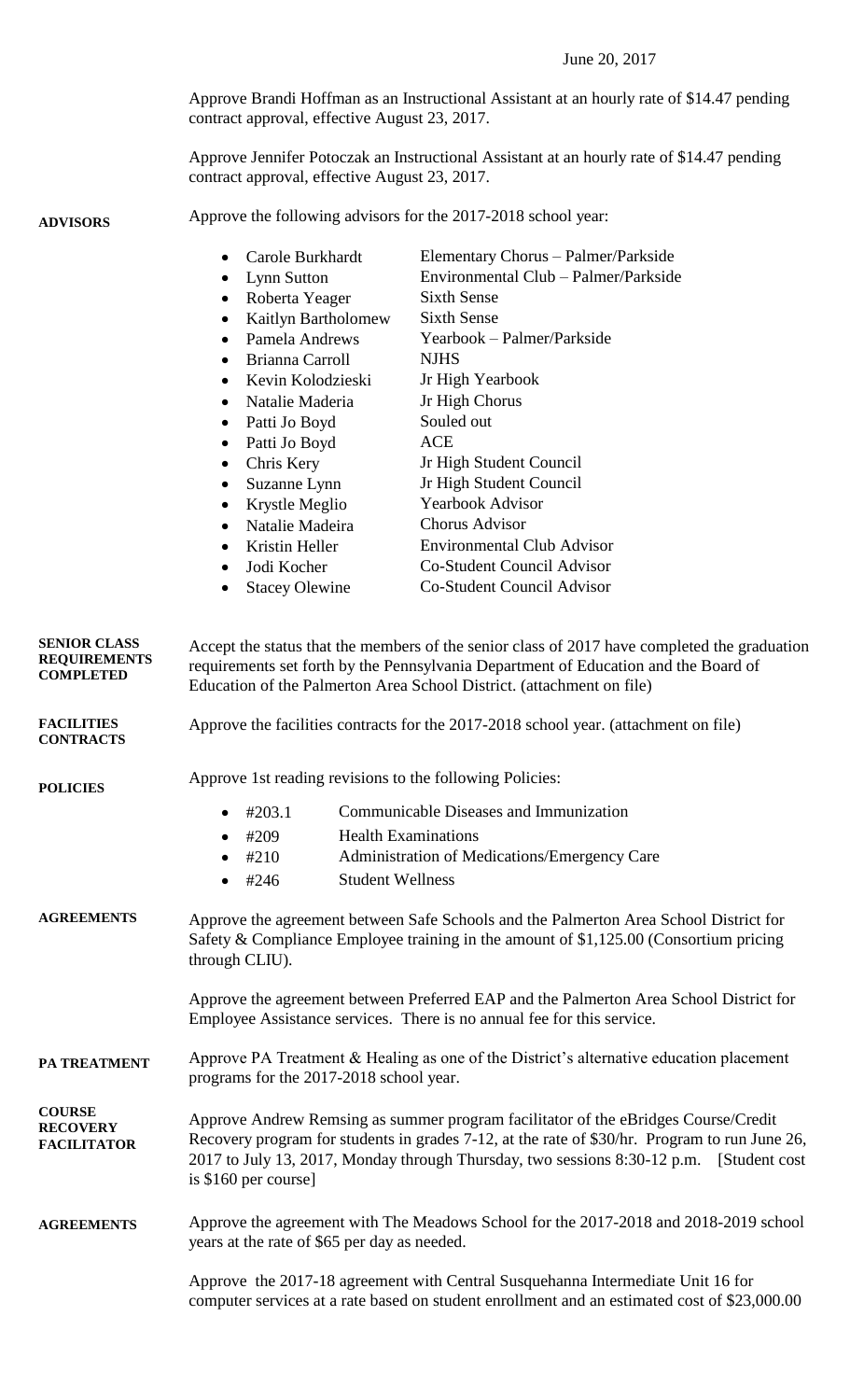| <b>BONDING</b>                                                                                                       | Approve the following bonding amounts for the 2017-18 fiscal year:                                                                                                                                                                                                                                                                                                                                                                                                                                                                                                                                                                                                                                                                                                                                                                                                                                                                                                                                                                                                                                                                                                                                                                                                                                                                                  |                                                                            |  |
|----------------------------------------------------------------------------------------------------------------------|-----------------------------------------------------------------------------------------------------------------------------------------------------------------------------------------------------------------------------------------------------------------------------------------------------------------------------------------------------------------------------------------------------------------------------------------------------------------------------------------------------------------------------------------------------------------------------------------------------------------------------------------------------------------------------------------------------------------------------------------------------------------------------------------------------------------------------------------------------------------------------------------------------------------------------------------------------------------------------------------------------------------------------------------------------------------------------------------------------------------------------------------------------------------------------------------------------------------------------------------------------------------------------------------------------------------------------------------------------|----------------------------------------------------------------------------|--|
|                                                                                                                      | <b>Board President</b><br>$\bullet$                                                                                                                                                                                                                                                                                                                                                                                                                                                                                                                                                                                                                                                                                                                                                                                                                                                                                                                                                                                                                                                                                                                                                                                                                                                                                                                 | \$100,000                                                                  |  |
|                                                                                                                      | <b>Board Vice President</b><br>$\bullet$                                                                                                                                                                                                                                                                                                                                                                                                                                                                                                                                                                                                                                                                                                                                                                                                                                                                                                                                                                                                                                                                                                                                                                                                                                                                                                            | \$100,000                                                                  |  |
|                                                                                                                      | <b>Board Secretary</b><br>$\bullet$                                                                                                                                                                                                                                                                                                                                                                                                                                                                                                                                                                                                                                                                                                                                                                                                                                                                                                                                                                                                                                                                                                                                                                                                                                                                                                                 | \$100,000                                                                  |  |
|                                                                                                                      | <b>Board Treasurer</b><br>$\bullet$                                                                                                                                                                                                                                                                                                                                                                                                                                                                                                                                                                                                                                                                                                                                                                                                                                                                                                                                                                                                                                                                                                                                                                                                                                                                                                                 | \$100,000                                                                  |  |
|                                                                                                                      | Superintendent<br>$\bullet$                                                                                                                                                                                                                                                                                                                                                                                                                                                                                                                                                                                                                                                                                                                                                                                                                                                                                                                                                                                                                                                                                                                                                                                                                                                                                                                         | \$100,000                                                                  |  |
|                                                                                                                      | <b>Business Manager</b>                                                                                                                                                                                                                                                                                                                                                                                                                                                                                                                                                                                                                                                                                                                                                                                                                                                                                                                                                                                                                                                                                                                                                                                                                                                                                                                             | \$100,000                                                                  |  |
|                                                                                                                      | <b>Employee Blanket Bond</b><br>$\bullet$                                                                                                                                                                                                                                                                                                                                                                                                                                                                                                                                                                                                                                                                                                                                                                                                                                                                                                                                                                                                                                                                                                                                                                                                                                                                                                           | \$35,000                                                                   |  |
| <b>BIDS</b>                                                                                                          | Approve the awarding of the bids to GMG of Easton for flooring and painting of the south<br>side second floor and corridor of the High School in the amount of \$44,975 and for SS<br>Palmer Elementary Art Room Corridor Case work in the amount of \$19,130.                                                                                                                                                                                                                                                                                                                                                                                                                                                                                                                                                                                                                                                                                                                                                                                                                                                                                                                                                                                                                                                                                      |                                                                            |  |
| <b>DRAMA COACH</b>                                                                                                   | Approve Angela Harris as a volunteer drama coach, effective June 21, 2017.                                                                                                                                                                                                                                                                                                                                                                                                                                                                                                                                                                                                                                                                                                                                                                                                                                                                                                                                                                                                                                                                                                                                                                                                                                                                          |                                                                            |  |
| <b>RESIGNATION</b>                                                                                                   | Accept the resignation of Michael Svetik from the Head Baseball Coach position, effective<br>immediately.                                                                                                                                                                                                                                                                                                                                                                                                                                                                                                                                                                                                                                                                                                                                                                                                                                                                                                                                                                                                                                                                                                                                                                                                                                           |                                                                            |  |
| <b>EMPLOYMENT</b><br><b>AGREEMENTS</b>                                                                               | Approve the Confidential Secretary Agreements with the Superintendent's Secretary,<br>Business Manager's Secretary, and PIMS Secretary effective July 1, 2017 through June 30,<br>2021.                                                                                                                                                                                                                                                                                                                                                                                                                                                                                                                                                                                                                                                                                                                                                                                                                                                                                                                                                                                                                                                                                                                                                             |                                                                            |  |
|                                                                                                                      |                                                                                                                                                                                                                                                                                                                                                                                                                                                                                                                                                                                                                                                                                                                                                                                                                                                                                                                                                                                                                                                                                                                                                                                                                                                                                                                                                     | Approve the Act 93 Agreement effective July 1, 2017 through June 30, 2021. |  |
| <b>SUPPORT STAFF</b><br><b>CONTRACT</b>                                                                              | Approve the Support Staff Contract, effective July 1, 2017 through June 30, 2021.                                                                                                                                                                                                                                                                                                                                                                                                                                                                                                                                                                                                                                                                                                                                                                                                                                                                                                                                                                                                                                                                                                                                                                                                                                                                   |                                                                            |  |
|                                                                                                                      | <b>End of Consent Agenda</b>                                                                                                                                                                                                                                                                                                                                                                                                                                                                                                                                                                                                                                                                                                                                                                                                                                                                                                                                                                                                                                                                                                                                                                                                                                                                                                                        |                                                                            |  |
| 2017-2018 BUDGET<br><b>APPROVED</b>                                                                                  | Director Smale moved, seconded by Director Debski that the Board of Directors of the<br>Palmerton Area School approve the Palmerton Area School District General Operating<br>Budget for the 2017-2018 fiscal year with a real estate tax levy of 56.7793 mills (a 1.25 mill<br>increase over 2016-2017) with budgetary expenditures of \$32,349,011. The board also<br>authorizes, as a part of the General Operating Budget adoption, the Section 679 Per Capita<br>Tax of \$5.00: Act 511 Earned Income Tax of 1.00%; Act 511 Per Capita Tax of \$10.00: Act<br>511 Realty Transfer Tax of 1.00%; Local Services Tax of \$5.00. The Board reaffirms and<br>reenacts all collection procedures that are applicable to the local service tax, Section 679 and<br>511 Per Capita tax and Act 511 Earned Income Tax, and Act 511 Realty transfer tax. For<br>informational purposes: Sharing of certain taxes occurs as permitted by law: Per Capita --<br>\$10.00 school district, \$5.00 municipality; Earned Income Tax --.5% school district, .5%<br>municipality; Realty Transfer Tax -- .5% school district, .5% municipality; Local Services<br>Tax --\$5.00 school district, \$47.00 municipality.<br>Aye Votes: Directors Recker, Debski, Smale, Harry, Haas, and Yeakel<br>Nay Votes: Directors Gildner, Myers, and Scherer Motion Carried |                                                                            |  |
| <b>FACILITIES USE</b><br><b>AGREEMENT WITH</b><br><b>LEHIGHTON AREA</b><br><b>SCHOOL DISTRICT</b><br><b>APPROVED</b> | Director Scherer moved, seconded by Director Haas that the Board of Directors of the<br>Palmerton Area School approve the Facilities Use Agreement with the Lehighton Area<br>School District for use of their athletic facilities while Palmerton's facilities are not available.<br>Aye Votes: All Directors Present<br>Nay Votes: None. Motion Carried<br><b>INFORMATION ITEMS:</b> (attachments on file)<br>Enrollment<br>May 31, 2017<br><b>LCCC Board Meeting Minutes</b><br>May 4, 2017<br>LCCC President's Desk Newsletter June 2017<br><b>Board Summary</b>                                                                                                                                                                                                                                                                                                                                                                                                                                                                                                                                                                                                                                                                                                                                                                                |                                                                            |  |